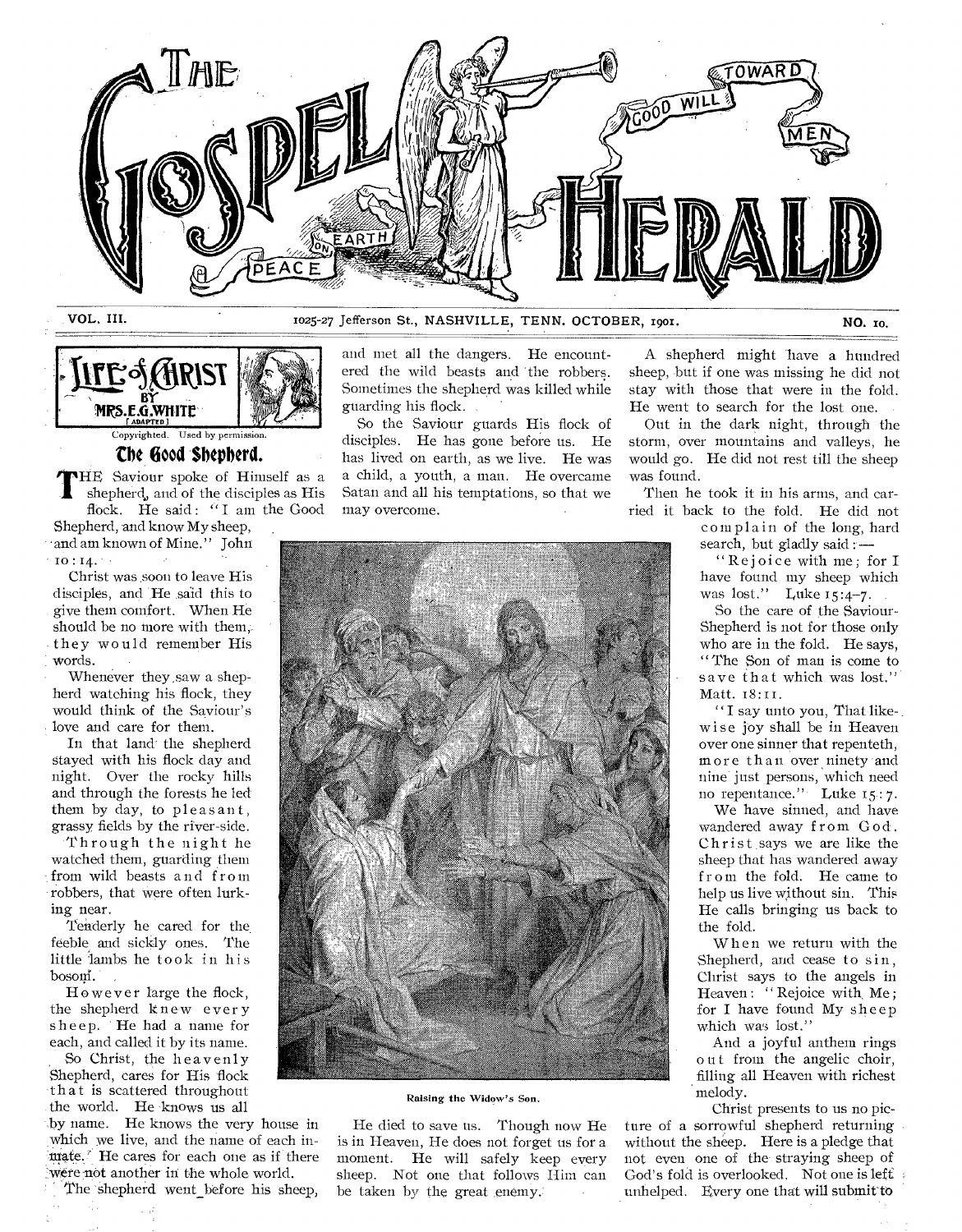be ransomed, the Saviour will rescue from the wilds of sin. Then let every wanderer from the fold take courage. The Good Shepherd is searching for you. Remember that His work is " to save that which is lost." That means you.

To doubt the possibility of your salvation is to doubt the saving power of Him who purchased you at an infinite cost. Let faith take the place of tunbelief.

Look at the hands that were pierced for you, and rejoice in their power to save.

Remember that God and Christ are intesested in you, and that all the host of Heaven are engaged in the work for the salvation of sinners.

While Christ was on earth, He showed by His miracles that He had power to save unto the uttermost. By curing the diseases of the body, He showed that He was able to take away sin from the heart.

He caused the lame to walk, the deaf to hear, and the blind to see. He cleansed the poor lepers, and healed the man with palsy , and those who had all kinds of diseases.

By His word, even the devils were driven out from the ones whom they had been possessing. Those who saw this wonderful work were astonished, and said: "What a word is this ! for with authority and power He commandeth the uncle an spirits, and they come out !'! Luke  $4:36.$ 

At the command of Jesus, Peter was able to walk on the water. But he had to keep his eyes on the Saviour. As soon as he looked away, he began to doubt and sink.

Then he cried, "Lord, save me," and the Saviour's hand was stretched forth to lift him up. Matthew 14 : 28-31. So whenever one cries to Him for help, the hand of Christ is stretched forth to save.

The Saviour raised the dead to life.

One of these was the widow's son at to God.

sent to John the Baptist. John was in prison, and had become despondent ; he was even troubled by doubts as to whether Jesus was really the Messiah. So he sent some of his followers to ask the Saviour : —

"Art Thou He that should come, or do we look for another? "

When the messengers came to Jesus, there were about Him many sick, whom

> He was healing. All day the messengers waited, while He worked with tireless activity to help the suffering ones. At last He said : -

> " Go and show John again those things which ye do hear and see: the blind receive their sight, and the lame walk, the lepers are cleansed, and the deaf hear, th'e dead are raised up, and the poor have the gospel preached to them." Matt. II:3-5.

> So, for three years and a half, Jesus "went about doing good." Then the time came for His ministry on earth to be finished. With His disciples He must go up to Jerusalem to be betrayed, condemned, and crucified.

> Thus were to be fulfilled His own words , `The Good Shepherd giveth His life for the sheep." John 10:11.

> "Surely He hath borne our griefs, and carried our sorrows. . . . He was wounded for our transgressions, He was bruised for our iniquities ; the chastisement of our peace was upon Him; and with

The Lost Sheep Found.

who had been dead four days, was called forth from the tomb.

So when Christ shall come to earth again, His voice will pierce the tombs, and "the dead in Christ shall rise" to glorious, immortal life; and so shall they " ever be with the Lord." I Thess. 4 : 16,17.

It was a wonderful work done by our Lord during His ministry on earth. Of this work He spoke in the answer He

His stripes we are healed. All we like sheep have gone astray ; we have turned every one to his own way ; and the Lord hath laid on Him the iniquity of us all." Isaiah  $53 : 4-6$ .

" BEHOLD, I stand at the door, and knock : if any man hear My voice, and open the door, I will come in to him, and will sup with him, and he with Me." Revelation 3 : 20.

 $\mathbf{w}$ 

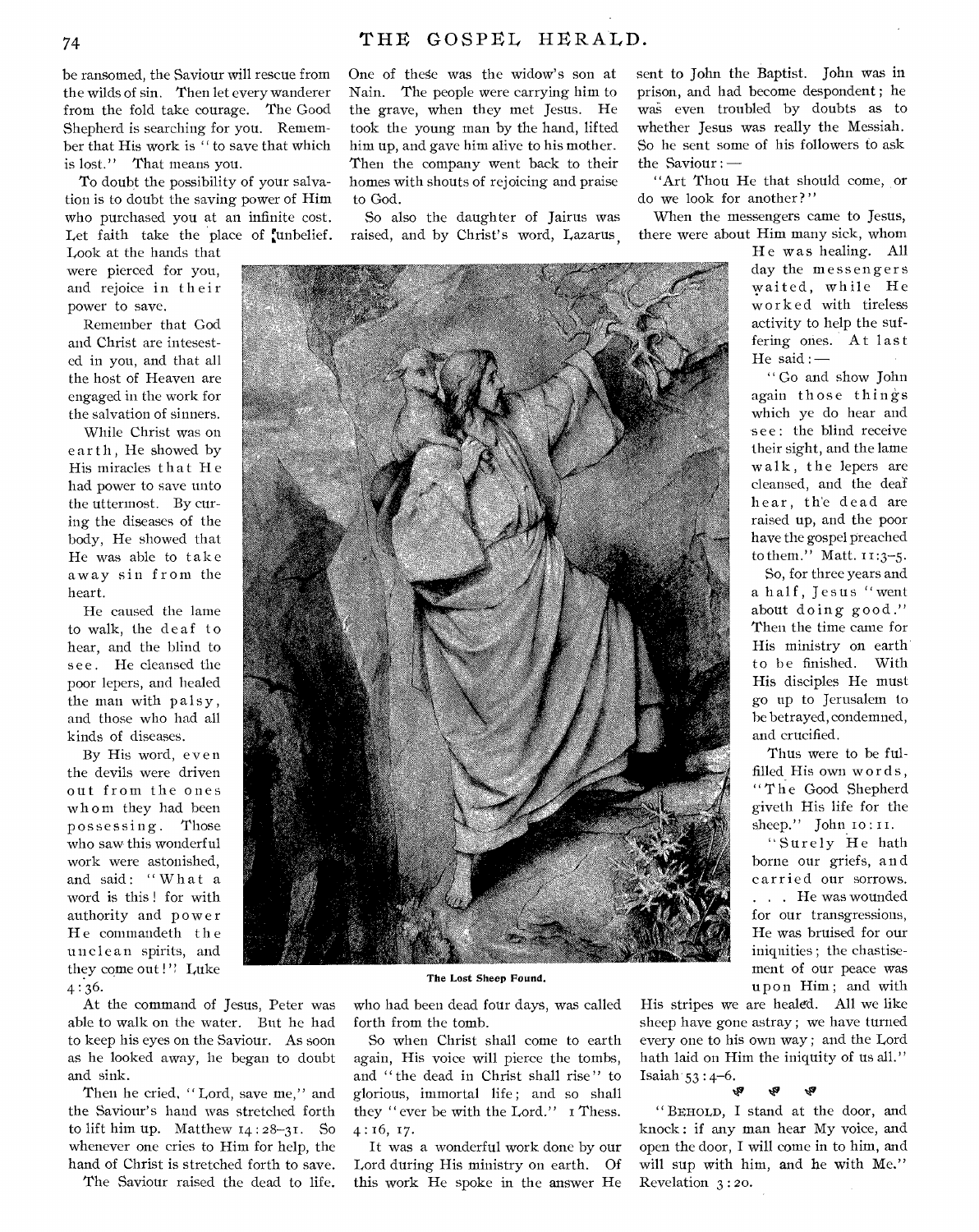

**SEEKING THE LOST** 

WE have repeatedly heard of the *one*  sheep which voluntarily strayed from the flock of one hundred. Our hearts have been touched with the great kindness of that shepherd who left the ninety and nine in the wilderness, and ceased not his search until the lost one was found. But how few have considered the scripture which speaks of the unfortunate *many* that were *driven*  away. Ezekiel 34 tells us the whole story. They were driven from the flock, and made to wander over the face of the whole earth. Awful account! And by what means was it done ?—By the shepherds themselves, together with the fattest and strongest of the sheep. But how did the shepherds do such a thing ?— First by neglect, and next by force and cruelty. Does it say so ?—Yes. It says that very thing. Get your Bible, read the whole chapter, and see what it says.

Then the fat sheep appropriated to themselves all the green pasture, and the waters from the cooling streams. And what they could not use, they fouled with their feet. Thus the poor, the lame and the diseased, were consumed with hunger and thirst. And if they attempted to get a nibble of grass, or a sip of water, the fat ones pushed them with their horns, and thrust them with their sides.

What shall be done for the sheep so sorely pressed? Shall they not fight for their rights ?—Oh, no. They'd lose if they did. Better news : "For thus saith the Lord God, Behold, I, even I, will both search my sheep and seek them out. As a shepherd seeketh out his flock in the day that he is among his sheep that are scattered, so will I seek out my sheep and ,will deliver them out of all places where they have been scattered in the cloudy and dark day." Ezek. 34:11, 12.

This Jesus did when he was here. It is said of Him that " He had compassion on the multitudes, for they were as sheep having no shepherd." He also said: " My sheep hear My voice, and I know them, and they follow Me." Now if we can find who followed Him in that day, we shall know who were His sheep. One text will show : "And it came to pass, that, as Jesus sat at meat in his [Matthew's] house, many publicans and sinners sat also together with Jesus and His

disciples ; for there were many, and they followed Him." Mark  $2:15$ . But they did not long follow Him as publicans and sinners. They soon ceased to be that, as their contact with Him brought confession and repentance of sin.

Are you one of those poor lost sheep, who has been driven out by unkindness ? The Chief Shepherd is calling you. Do you hear His voice ?

#### iv IP

### **the travail of the cross.**

Well might the earth convulsive shake, When Christ hung dying on the cross ; Well might the heart of nature break, Beneath the load of such a loss ; Well might the sun his glories veil,

With scarce a ray of light between,

And mocking men and devils quail, As darkness fell upon the scene.

And shall all nature stand aghast At this most sacrilegious deed,

And man, creation's best and last, Alone no lesson from it heed?

Shall earth rend open as in pain,

And human hearts be shut and bowed? Shall flinty rocks be rent in twain,

And our hard hearts remain unscarred?

Open, my heart, and welcome in This loving Jesus, crucified,

Who died our souls to save from sin And in whom we are justified.

Break, stubborn heart, beneath the love So infinite and so divine,

That fills with glory heaven above,

And, for the asking, may be thine. — *Wm. G. Haeselbarth, in Christian Work.* 

'p tti

### **he Saves to the Uttermost.**

EVERY accountable human being has<br>drawings toward repentance from VERY accountable human being has sin. The sinner oftentimes asks the question, " Can God pardon one who has done so wickedly as I?" Let God in His own word answer : " Wherefore He is able also to *save* them to the *uttermost*  that come unto God by Him, seeing He ever liveth to make intercession for them." Heb. 7 : 25. Could you ask for anything to be expressed more clearly? He saves to the uttermost. Can you get beyond the "uttermost"? - No. Then you are in a condition from which God can save you.

But hear further what He says to you : " Moreover the law entered, that the offense might abound. But where sin abounded, grace did much more abound ; that as sin hath reigned unto death, even

so might grace reign through righteousness unto eternal life by Jesus Christ our Lord." Rom.  $5:20$ , 21. Grace is "the exercise of love, kindness, or good will." And note that He says in this text that "where *sin abounded grace [i. e.* the exercise of love, kindness, or goodwill] did *much more* abound." Then no matter how great may be the abounding of sin, the grace of God still " does much more abound." And furthermore He is anxious to have His grace, which is " the exercise of love, kindness, and goodwill," reign in your heart " through righteousness unto eternal life by Jesus Christ our Lord." Will you make this surrender to Him, and let Him save you from your sins?

His grace and love are yours to day. But there must come a time when your probation will close, and it will be forever too late to obtain the pardon now so freely offered to you. How much wiser and better to accept it!-Selected.

# **Selfish Sorrow Is Sinful.**

Ŵ

43'

**7** OU buried your baby this summer?" questioned a well-meaning matron of the younger lady with whom she had been conversing.

" Yes," answered the other. Her two little boys whom she had brought out to see a street parade were by her side, and as the questioner passed on a thought of the possible bearing of the remark brought the tears to the young mother's eyes. " Did she wonder to see me here? I have no right to bury my living children," she said appealingly to a friend.

She was right. Her sorrowful heart was no excuse for shutting her little ones away from the innocent pleasures or barring the sunlight out of their lives. The sacrifice of the living to the dead is not confined to heathen lands ; it is only too common all about us, and whole families are subjected to hardship for the sake of a grief which calls itself sacred, but is really selfish. The room must remain closed, as the dead brother left it, however it may be needed by others. The piano, which its owner's dear hands will touch no more, cannot be opened for the pleasure of the other children. Some member of the family is forced to carry double burdens, because another has "lost all interest" in work that must still be done. Whatever befalls, we have no right to allow our mourning to darken other *lives.—Chicago Interior.*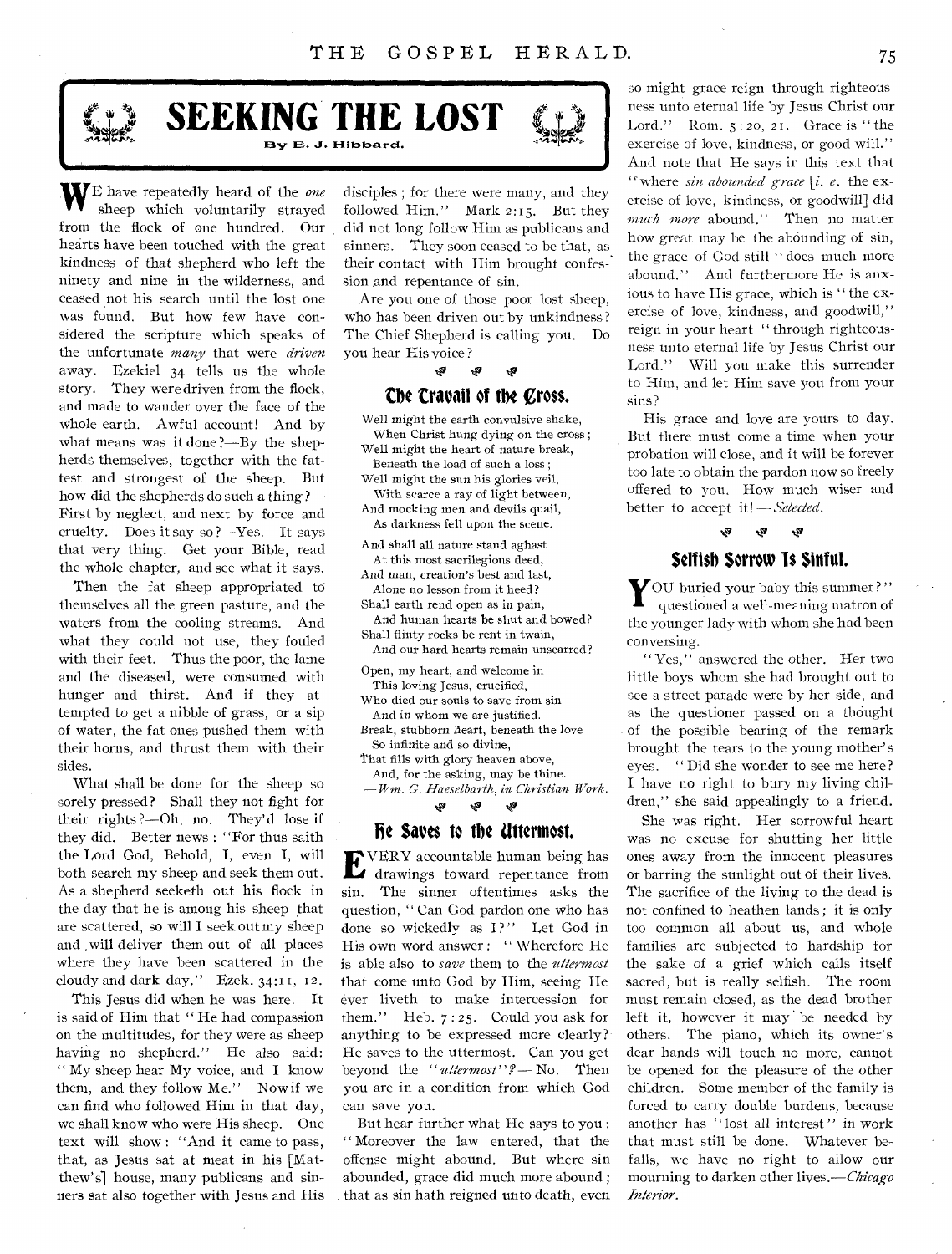

# **A Curious Prophecy**

IN the book of Daniel is one of the most<br>curious, interesting, and accurate curious, interesting, and accurate prophecies in all the Bible.

This prophecy which begins in Dan. 8:  $\bar{r}$  and is completed in Dan.  $9:2I-27$ , left the Jews without excuse for rejecting Christ, as by it they might have known the very year when He was to enter upon His ministry.

In this prophecy the kingdoms of Medo-Persia, Greece, and Rome are represented by beasts and horns. Medo-Persia, , or the united kingdom of the Medes and the Persians, is represented by a ram having two horns (verse 3), one of which was higher than the other.

In the Scriptures horns represent power. These two horns represented two powers, and the higher horn, which came came up last, represented the higher, or greater power.

The Medes were the first to attract the attention of the world, but after a few years the Persians became the stronger part of the Medo-Persian kingdom. One horn " was higher than the other, and the higher came up last," says the prophecy.

After Medo-Persia came the kingdom or empire, of Greecia. This was Alexander's kingdom, and he was the first king, represented by the " notable horn " between the eyes of the " he goat" of verse 5.

After Alexander's death, represented by the breaking of "the great horn" (verse 8), his kingdom was divided into four parts, represented by the four horns of verse 8, which came up " toward the four winds of heaven." These were Asia Minor (now Turkey in Asia) on the north ; Syria and Babylon on the east ; Egypt on the south and Macedon (now Greece and European Turkey) on the west.

But another power, Rome, was arising to the west of Macedon, which it conquered in B. C. 168 ; and as it first comes into the field of prophecy as the result of this conquest, it is said to come out of this horn.

This "little horn"-little at firstwaxed, or grew, " exceeding great toward the south [Egypt], and toward

the east [Syria], and toward the pleasant land [Palestine]."

All these countries, soon- became, parts of the Roman Empire. But it is the specification of Dan. 8: 11, 25 that shows more conclusively than anything else that the " little horn " represented Rome. Rome " magnified himself even to the Prince of the host," and stood up " against the Prince of princes." It was a Roman governor who tried and condenined Christ, and it was Roman soldiers who nailed Him to the cross.

The Roman political system crumbled and fell to pieces, as has been aptly said, " under the weight of its own magnificence." And finally that same power', , as it exists to-day in the Papacy, will " be broken without hand" and destroyed forever by the brightness of the Lord's second coming, as foretold by the apostle in 2 Thess. 2 : 8.

But perhaps the most interesting part of all this

### Wonderful Prophecy

is that which relates to time. In Dan. 8 : 23 we read the words of the angel to the prophet, " Unto two thousand and three hundred days, then shall the Sanctuary be cleansed."

As the cleansing of the Sanctuary in the wilderness, and later in the temple, was the closing work of the year, typifying the work of Christ in the true sanctuary in Heaven, so the final work of our High Priest just before He comes the second time, is the blotting out in the heavenly courts, of the records of sin.

Sins are not blotted out when confessed, as we learn from Matt. 18 : 23-35. This work is done just before Christ comes the second time, as we are told in Acts  $3:19-21$ .

Now, the Bible nowhere reveals the time of Christ's second coming, but it does teach that we may know, yea, that it is our duty to know when " He is near, even at the doors." See Matt. 24:33. And this prophecy to which we have referred, reveals not only the time of the beginning of Christ's ministry but the very time when the work of blotting out the sins of God's people began in the heavenly sanctuary.

In prophecy nations are frequently represented by beasts, and years by days. This is the case in the prophecy of Daniel. In Dan. 8.: 13 the angel told the **prophet** that after twenty-three hundred **days** (years) the sanctuary should be cleansed, that is that all the sins of all God's people should then be blotted out.

Then as the angel took the-matter  $up$ more in detail and revealed to Daniel the cruel work of the little horn including even the crucifixion of the Prince of princes—the Son of God—the prophet " fainted and was sick certain days." Dan. 8 : 27.

In the ninth chapter we find Daniel seeking for light in regard to the time. The meaning of the symbols had been explained to him, but the time he did not understand.

The angel -began, therefore, when he returned to complete his work of explanation, just where he had left off when the prophet. fainted, namely, with the time; he said: Understand the matter and consider [ or recall ] the vision. Seventy weeks are determined upon [or allotted to] thy people." Dan.  $9:23$ , 24.

### Seventy Weeks of Years Only,

of the, twenty-three hundred years, belonged to Daniel's people, the Jews, and these weeks were to be divided thus :

" Know therefore and understand, that from the going forth of the commandment to restore and to build Jerusalem unto the Messiah the Prince shall be seven "weeks, and threescore and two weeks : the street shall be built again, and the wall, even in troublous times. And after threescore and two weeks shall Messiah be cut off, but not for Himself : and the people of the prince that shall come shall destroy the city and the sanctuary ; and the end thereof shall be with a flood, and unto the end of the war desolations are determined. And He shall confirm the covenant with many for one week : and in the midst of the week He shall cause the sacrifice and oblation to cease, and for the overspreading of abominations He shall make it desolate, even until the consummation, and that the termined shall be poured upon the des, olate." Dan. 9 : 25-27.

Space does not permit a close examination of all these specifications, but the fourth chapter of Nehemiah tells of the experience of the Jews in rebuilding the wall of Jerusalem.

Notice that according to the text last quoted, the seventy weeks and consequently the twenty-three hundred days, or years, were to date from the going forth of the decree to restore and to rebuild Jerusalem.

Turning to Ezra 7 : 11-26 we find that that decree went forth B. c. 457. From that date " to Messiah the Prince" was to be " seven weeks and threescore and two weeks," or sixty-nine weeks of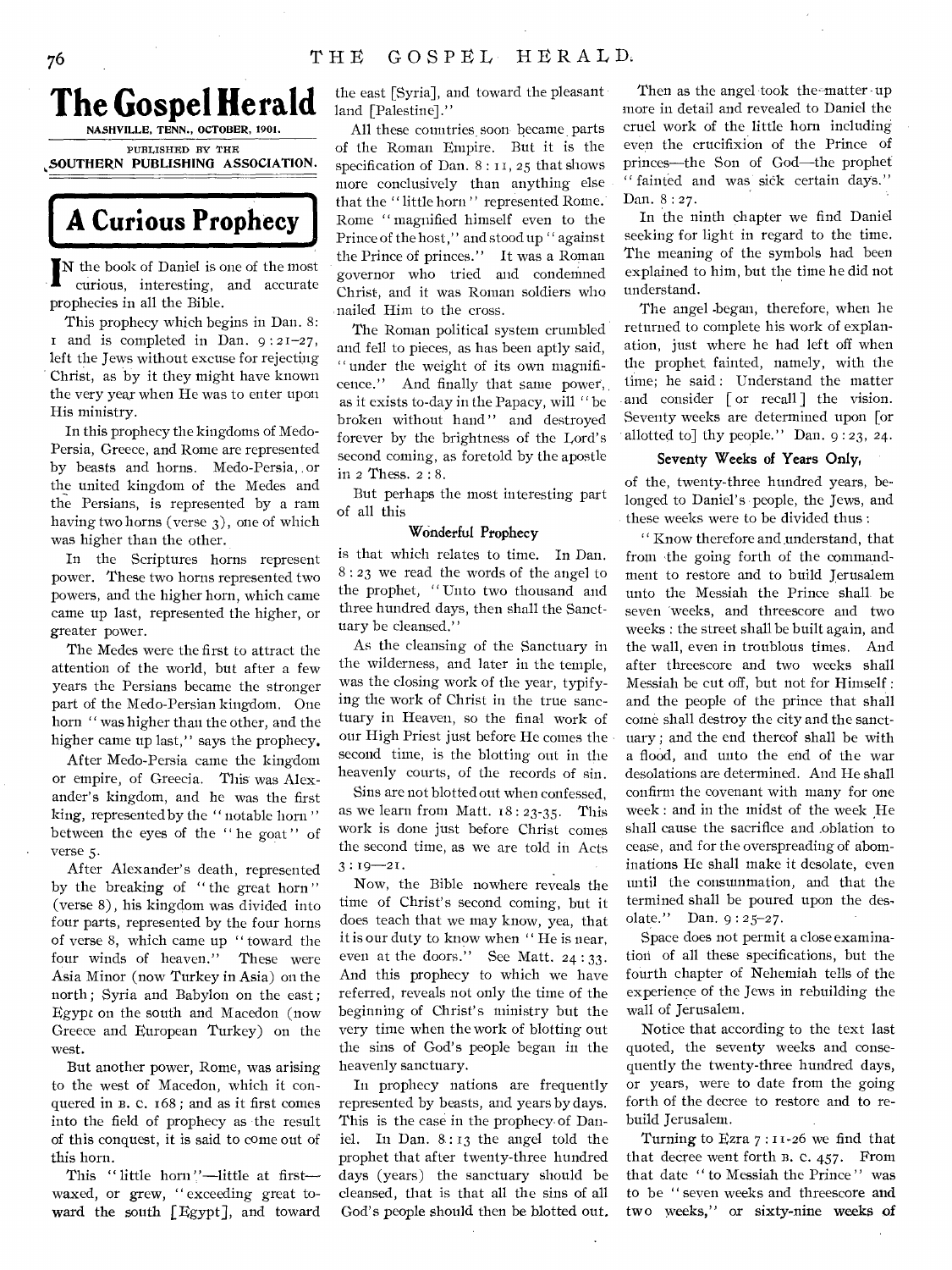years. Sixty-nine weeks of years would be 483 years. That number of years from B. C. 457 brings us to a corresponding season in A. D. 27.

Turning to Luke 3 : 2I, 22, we find this record : " Now when all the people were baptized, it came to pass, that Jesus also being baptized, and praying, the heaven was opened, and the Holy Ghost descended in a bodily shape like a dove upon Him, and a voice came from heaven, which said, Thou art my beloved Son ; in Thee I am well pleased." In the margin we find the date " A. D. 27." Soon after this, Jesus went into Galilee preaching and saying, " The time is fulfilled." Mark z : 14, 15.

But there remains still one week or seven years of the seventy weeks or 490 years. It was

### **In** the Midst of This Week

that " Messiah was cut off but not for Himself." Christ's personal ministry continued, as all authorities agree, just three years and a half. He then caused the sacrifice and oblation to cease by the offering of Himself. True, the forms continued till the destruction of Jerusalem, forty years later, but the rending of the veil of the temple at His death testified that God no longer regarded the service performed there. The glory was departed.

But how did Christ confirm the covenant with the Jewish people for one week when He was crucified in the midst of the week? The answer is, for the first half of the week he confirmed it by his owri personal ministry; during the second half, or from his death in A. D. 31 to the close of the seventy weeks in A. D. 34; he confirmed it by the ministry of His apostles. " For if the word spoken by angels was steadfast, and every transgression and disobedience received a just recompense of reward ; how shall we escape, if we neglect so great salvation ; which at the first began to be spoken by the Lord, and was confirmed unto us by them that heard Him ; God also bearing them witness, both with signs and wonders, and with divers miracles, and gifts of the Holy Ghost, according to His own will?" Heb.  $2:2-4$ .

It was about the close of this one week, the last of the seventy allotted to Daniel's people, that the Jews finally rejected the gospel by putting Stephen to death.

Then followed Paul's conversion and his commission to the Gentiles, and Peter's vision and his experience among the Gentiles.

Truly the prophecy of Daniel and the

events here briefly narrated prove beyond any question that Jesus was the true Messiah, the long promised Saviour of men.

But while this must appeal powerfully to those who would " seek a sign," the child of God who through faith in Jesus Christ has been delivered from the bondage of sin, has in his own experience a

witness that satisfies him better than even any argument that can be made. The fact that the gospel meets a want that every man feels, is after all the best evidence of its divinity.

The bearing that this prophecy has upon the second coming of our Lord, must be considered more fully in a future article.



**U**NDER the heading, "Where is this to end?" the Nashville *American* to end?" the Nashville *American* of August 26, has a most excellent editorial anent lynchings by fire, which have become so common during the last four or five years. The *American* says :

"Another negro was burned by a mob yesterday ; this time in Tennessee. He was taken from jail, from the officers of the law, in spite of appeals and protests of citizens and the Attorney General, who assured the mob that he should have a speedy trial. Had the mob been convinced that the brute would have been speedily tried, convicted and executed according to law, it would have proceded with its lawless and brutalizing work. Its purpose, therefore, was not alone to punish the negro for his crime, since the law would have done that. Its action cannot be defended on the ground that he probably would have escaped punishment. There was no room for the plea that his victim would have had to be brought into court to testify against him, for her lips are sealed in death. It can hardly be said that vengeance was the only motive. There was something more. The mob spirit thrives through suggestion. It is bloodthirsty, unreasoning and unreasonable, with a savage delight in defying the law, in the excitement over an excuse and an opportunity to destroy life by a method the very horror of which is fascinating to the mob which is capable of such deeds.

" Lawlessness feeds on lawlesness. Formerly the mob was satisfied to hang its victim. When the Texas mob burned a negro, it was a shock to the country. The world regarded it with horror. But as crime becomes familiar its repulsiveness grows less. The first burning of a victim by a mob suggested the crime to others, and it has been repeated so often it has ceased to be more shocking to the

benumbed public mind than an ordinary hanging formerly was. It has grown to be the common method of the mob. It will grow more common and on smaller provocation, until some more fiendish and brutalizing method is resorted to. Cannibals eat their victims. We have not arrived at that point — yet. The enlightened mind cannot fail to realize that such crimes cannot be committed without injury to those who commit them. The fire may consume the victim, but the crime leaves black scars on the living, which do not heal. There is a penalty for all this which we shall not escape. The thoughtful must shudder as they contemplate this downward drift. Where will it end?"

It is little wonder that thinking men are becoming alarmed at the increasing evidences of lawlesness. We are living in perilous times. Violence was one of the characteristics of the antedeluvian world, and our Saviour Himself declared, that " as the days of Noe were, so shall also the coming of the Son of man be." Matt. 24 : 37.

In like manner, the apostle in describing the last generation that should live upon this earth in its present condition, says that men shall be " without natural affection, truce breakers, false accusers, incontinent, fierce," etc.

The fiendish crimes and the scarcely less fiendish punishment now so common, both indicate a falling away from the normal, that can be accounted for only by the fact that the cup of man's iniquity is nearly full, and that the restraining influence of the Spirit of God is being withdrawn from the earth. The *American* asks, " Where will it end?" We reply, only at the coming of the Lord. We have reached the " perilous times" of the " last days," foretold by the apostle Paul in 2 Tim. 3 :1-5.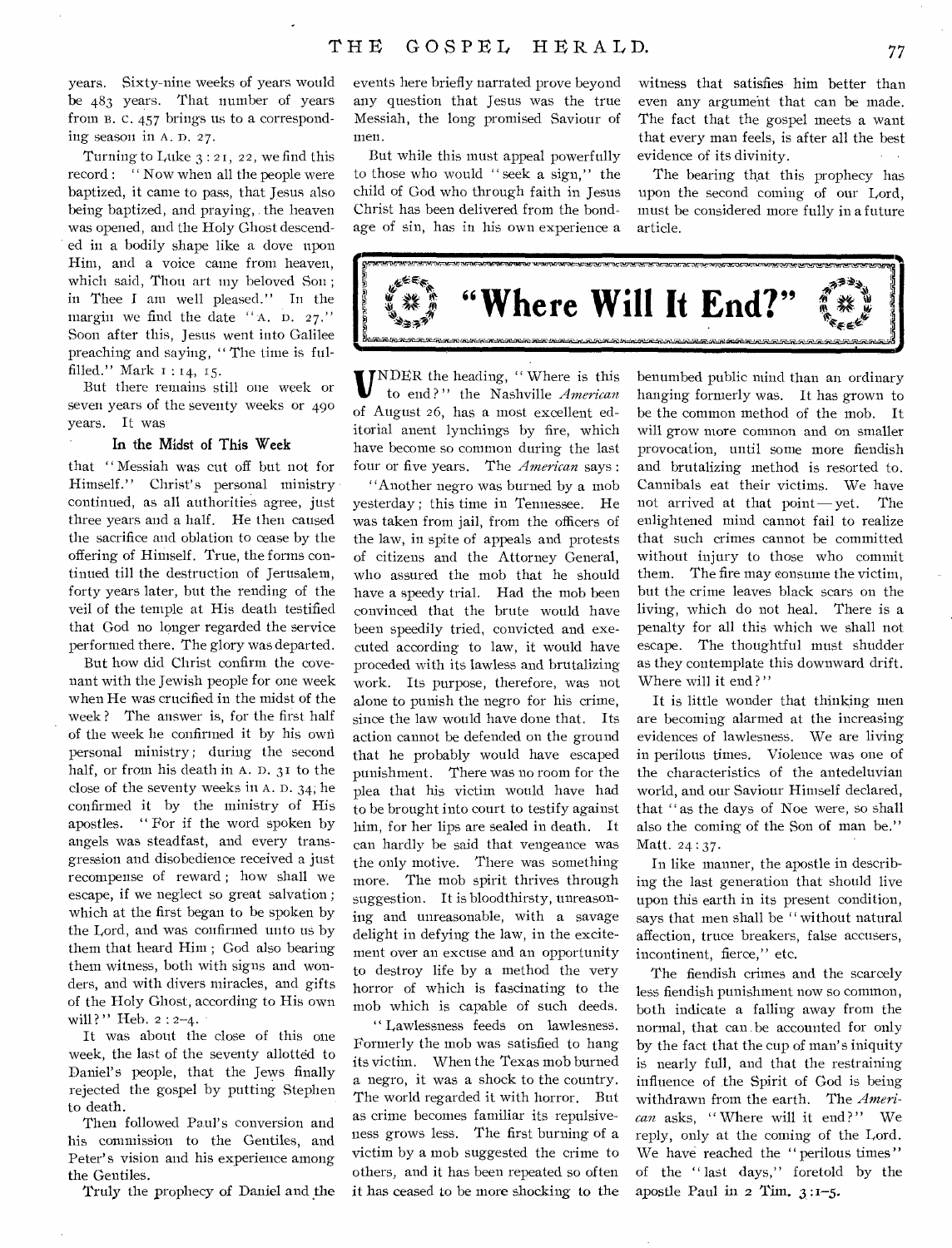# Looking for the Wind

**C**HILDREN often do serious mischief where no wrong is intended. Those where no wrong is intended. Those in the picture are opening the bellows with a knife, evidently to find if possible the source of the strong current of air,

th at issues from the nozzle when the handles are .brought together.

Mama has arrived upon the scene, it appears, just in time to save her bellows from utter ruin, but papa will have some patching to do, for the .point of the knife seems to be already through the soft leather that forms. the sides of the simple machine.

The secret of the bellows is that while we cannot see air as we can water, it is just as real as water. When the sides of the bellows are expanded the machine fills with air which rushes in through the little valve in the side, opening inward. Then when the sides arc compressed by bringing the handles together again, the air is forced out through the nozzle.

The fact that the wind cannot be seen, though it? is a real thing,

just as real as water, is taken by our Saviour to teach a deep spiritual truth.

When Nicodemus asked Jesus how a man could be born of the Spirit of God, the Saviour said: "The wind bloweth where it listeth, and thou hearest the sound thereof, but canst not tell whence it cometh, and whither it goeth: **so is** 

every one that is born of the Spirit." We cannot see the Spirit of God, and neither can we see the wind. We can, however, feel the wind ourselves and see its effects upon others. Just so, while

" wind," and strong winds sometimes do much damage. Trees are sometimes torn up by the roots and houses are blown down by the wind.

# ,49 the Spoiled Picture.

**T HE** Lloyd family had decided to have a family picture taken. All the family relations were to gather in

the front garden at grandpa's home at four o'clock on a certain day, and the artist was going to have all their pictures all together.

Kitty Lloyd was very much delighted, and asked her mother a great many questions about it.

" Am I to be in it, mama?"

" Yes, dear—all the family."

"And Baby Ruth too?"

"Yes, all the children and grandchildren."

" 0 mama, can't I have my dog Sandy in it, too? I think if you have Baby Ruth, I ought to have Sandy."

" Well, you ask papa about it tonight."

When Kitty's papa came home that night, the first thing he heard , when his little girl came to meet him, was :—

"O papa! may I have Sandy in the picture with me? Mama's going to have

we cannot see the Spirit of God we can feel its influence upon our own hearts, or minds, and we can see how it influences and changes the lives of other people.

Though the air is so thin that we cannot see it, and so easily moved that we can walk freely through it, yet there is great power in it. Air in motion is called Baby Ruth, and I want to have Sandy."

" I'm afraid you'll spoil the picture," responded Mr Lloyd, " and Sandy is worse yet. You see we shall all have to keep very still, and I am afraid neither you nor Sandy can do that."

"Oh yes we can!" assured Kitty; "I'll teach Sandy."

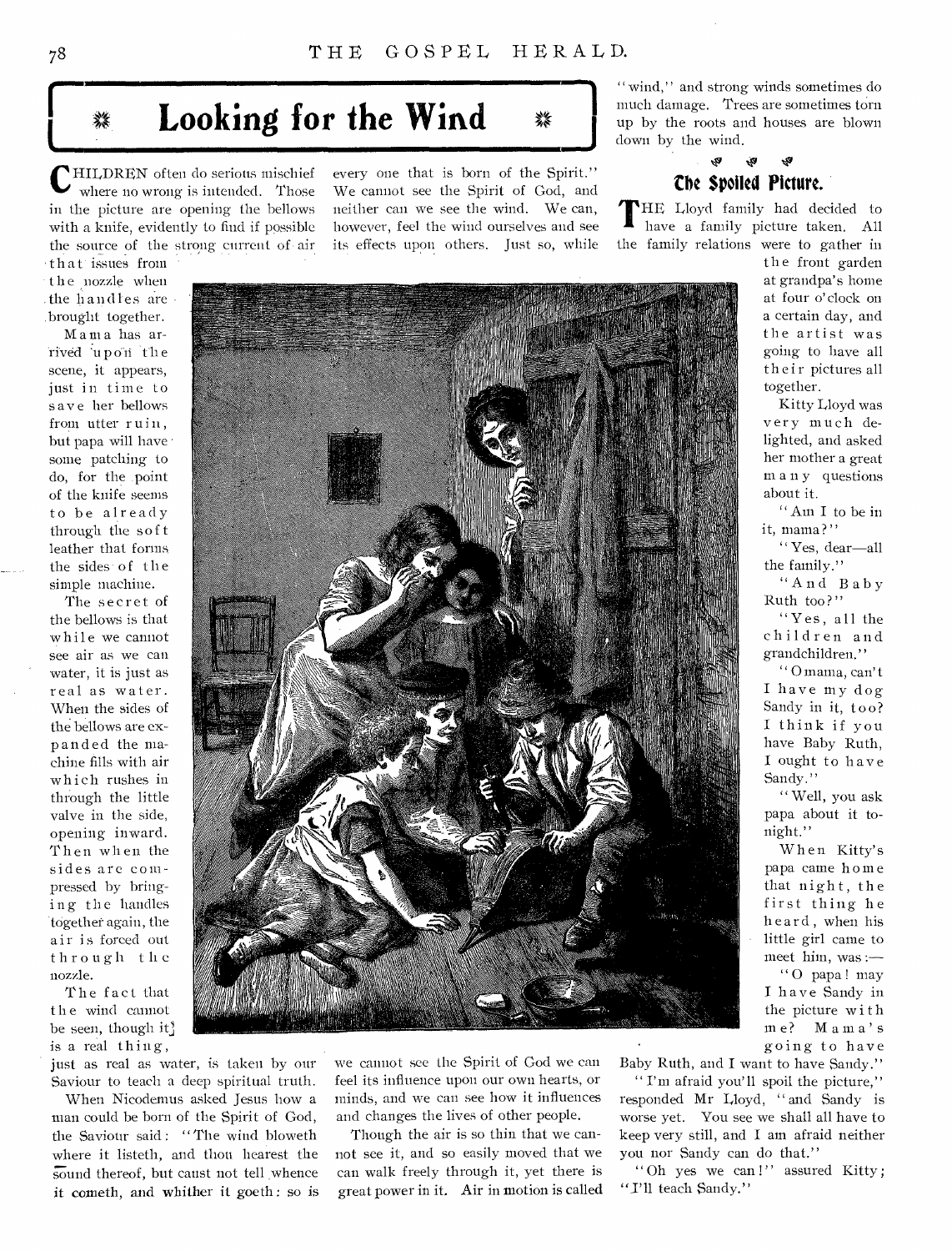Every day after that Kitty gave Sandy lessons in sitting still. The appointed day came at last, and Mr. Lloyd got out the big carriage, and took them all over to grandpa's where there was a large gathering of aunts, uncles, and cousins, who were to be in the picture. Sandy was allowed to go also, and kitty was delighted.

At last the artist came in a newlypainted wagon with a big, long word on the outside, which Kittie, after a good deal of spelling, learned was "photographs." It was very interesting to watch the artist take out his camera, and set it up on a little frame, and peep through it with a black cloth over his head. When all was ready, he called the family together, and with grandma and grandpa in the centre, the tall ones at the back, and the short ones in the front, they were arranged, and made ready for the picture. Kitty had a place in the very front of the group, with Sandy by her side, who was to sit up on his hind legs.

" Now, Kitty," said mama, " you must keep perfectly still, and not move, or you will spoil the picture. When the artist says ' Ready,' you must not even wink till he has finished."

Kitty stood up very straight, and looked just where the artist had told her to look.

"All ready?" said the artist. "Now."

Kittie looked round quick to see if Sandy was sitting up all right, and just then the artist took the picture.

" Why, mama, is it over?" asked Kittie, as they all began to move round and talk.

Yes, Kittie," answered mama, " it's all over now and you can run about and play."

The next day the proof of the picture was brought to Mr. Lloyd, and he showed it to Kittie, There were grandma and grandpa sitting in the centre, looking as calm and placid as ever. There was mama and Baby Ruth as plain as could be, and Sandy sitting up as straight as a dog could ; but in the place where Kittie' s face ought to be, there was the back of a curly head and a blur.

"You moved," said papa gravely, " and you spoiled the picture."

Kittie burst into tears.

" I only looked round to see if Sandy was quiet," she sobbed, " and then it was all over. I didn't think the man would be so quick."

When the picture was shown to the

other relatives, they decided that it was so good of grandma and grandpa that it must be kept. So a short time after, Mr. Lloyd brought home the picture all finished and framed, and hung it up in the parlor. Kittie cried bitterly, and begged him not to hang it up, but papa said he must. Then mama took her little girl into the parlor and talked to her.

" The picture is spoiled, dear, because you did not do as I told you at once. I told you to keep perfectly still when

the man said ' All ready,' but you wanted to look round first and see what Sandy was doing. Now I want you to come and look at the spoiled picture very often, and always remember that it was spoiled because you did not obey promptly."

Kittie tried hard to remember the lesson, and when she forgot to mind promptly, her mama would often say, " Take care, you are spoiling your picture now," and then Kittie would smile into her mother's face and hasten to do as she was told.—Eva *Kinney Miller.* 

**Stonewall Jackson's Victory** 

THE following incident in the life of General Thomas J. Jackson, which, General Thomas J. Jackson, which, I believe, has never been given to the public, but which I had several times from the lips of my venerable uncle, Mr. Conrad Kester, who lived at Weston, in Lewis County, Va. (now West Virginia), some three miles above the " Old Cummins Jackson Mills," where young Jackson lived with his uncle, will serve to show that those sterling qualities of head and heart which so characterized his life in after years were innate in the boy, and even at the early age of ten years his high sense of honor and keen perception of right, fixed in his mind so high a standard of morality that he could not easily be induced to lower it.

At the time mentioned, the West Fork River, on whose banks stood the old mill, was well stocked with fish, among which none was sought after so eagerly as that noble game fish called the " pike." " Tom," as he was familiarly called partially supplied the demands of the limited fish market at the little village of Weston.

One day Tom proposed to Mr. Kester that he would let him have all the pike he caught a foot in length or over at the price of fifty cents each. Mr. Kester accepted the proposition, so the solemn compact was concluded.

Tom continued to perform his contract faithfully, and sold Kester every pike he caught of the " regulation length," until one day he was seen by Colonel Talbott going through town, making straight for Kester's, bending under the weight of a pike thirty-eight inches in length, when the following colloquy took place :

" Hello, Tom. That's a fine fish you have. I want to buy it."

Tom, without apparent interest in

what the Colonel was saying, and without halting, laconically replied :

" Sold to Mr. Kester."

"That can't be. You have not seen Mr. Kester. I will give you a dollar for it."

" I tell you it is sold, and is not mine to sell."

" What is Mr. Kester to give yott for it?"

" Fifty cents."

" I will give you a dollar and a quarter for it."

Tom cast upon him an indignant look, and remarked : " If you get any of this pike, you will get it from Mr. Kester."

On presenting the fish to Mr. Kester that gentleman said : " Tom, this is a splendid pike. I think I shall have to give you a dollar for it ; fifty cents is not enough." Tom replied: "No, sir; that is your pike at fifty cents, and I will not take more for it. Besides, you have bought a good many from me that were pretty short."

Thus the transaction closed, and Tom was doubtless thereby made stronger for the fierce struggles which awaited him in his future eventful career.—Judge *Mc Whorter, in Baptist Standard.* 

### $\hat{r}_\text{p}$  the  $\hat{r}_\text{p}$

IT is averred that the destruction of birds in France has produced disasterous effects upon agriculture, horticulture and the grape industry. In the Department of Herault alone, it has been calculated, the destruction of birds accustomed to feed upon insects costs a loss of more than 2,000,000 gallons of wine every year. Some birds consume about 600 insects daily, and a single insect-eating species, Monsieur Levat estimates, may be the means of saving  $3,200$  grains of wheat and 1,150 grapes per day.